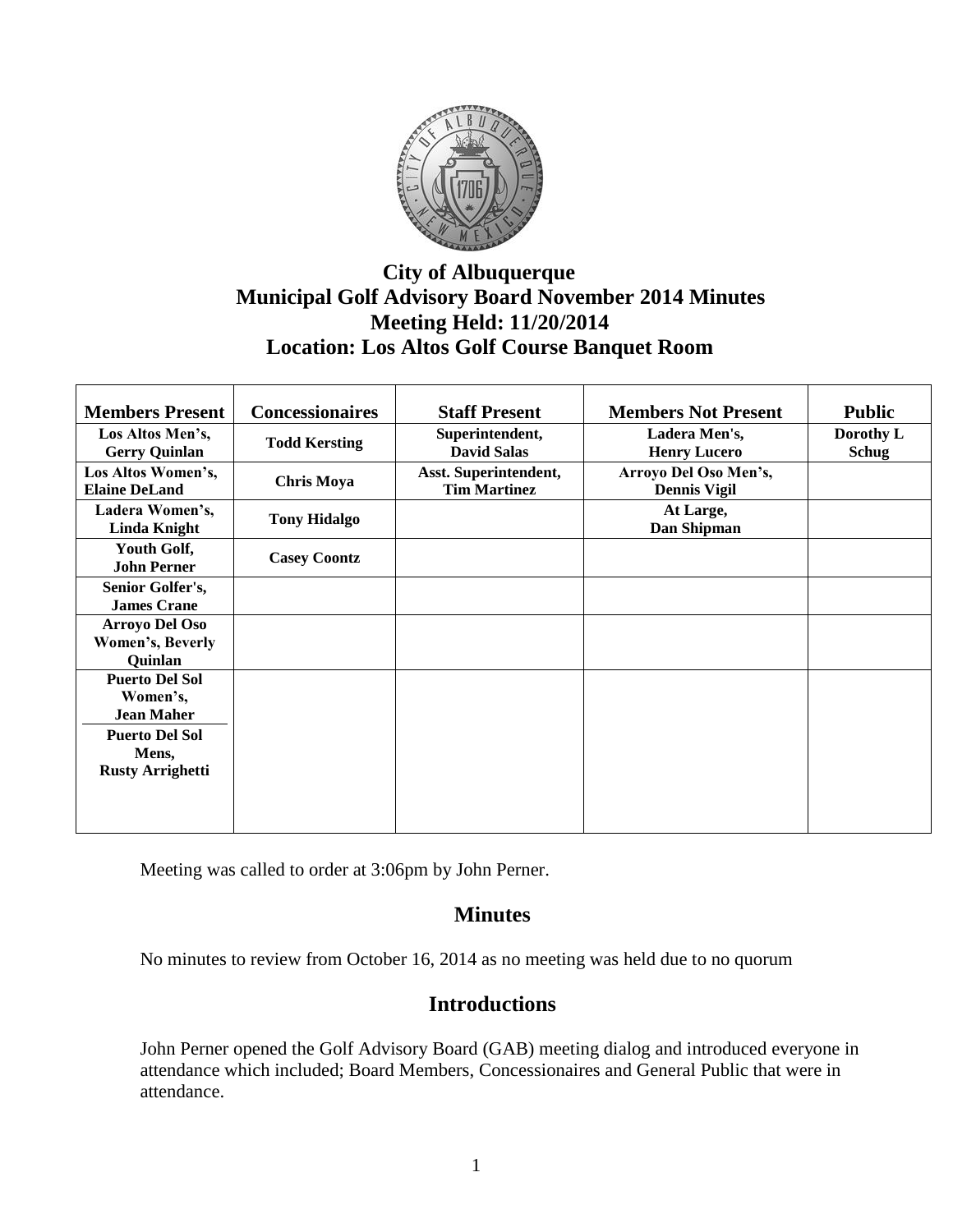## **Golf Management Updates**

### **Budget Status**

**David Salas:** As of 11/20/14 GMD Personnel vacancies are as follows, (1) M-15 Retail Revenue Supervisor, (1) B-28 Mechanic, (3) B-23 Equipment Operator, (1) B-20 Golf Maint. Worker, (1) M-12 Admin Asst, and (1) M-13 Asst. Golf Supervisor. David also mentioned that (1) M-14 Golf Course Supervisor will be retiring and the possible loss of another B-28 Mechanic due to a transfer to Water Authority.

**Tim Martinez:** Reviewed the following data: October FY/15, Golf Rounds decreased by 4.42%, Revenues decreased by 2.66%, Golf Pass Revenue decreased by 3.91%. Year to date (greens fee) revenue decreased to 3.00%.

#### **Concessionaires**

**Tony Hidalgo:** Discussed Robert Trujillo's retirement and that he will be missed. Tony also discussed Sandia Golf's pass specials. Jerry Quinlan spoke to this offering information on what incentives were offered with their pass. There was more discussion comparing Sandia's pass to the City's pass issues.

**Chris Moya:** Talked about John Allen being a good supervisor for Los Altos, said he does a good job with the course, Chris discussed fence repairs that need to be done. Chris spoke about the middle school golf program and advised that the City is missing the boat on middle school golf and that we should come up with some type of program for middle schoolers.

**Todd Kersting:** Todd offered more discussion on golf, money and family packages. Fee structure creation and also discussed tee marker location to fit the need of the individual golfer. **Casey Coontz:** Added comments on Todd's program discussion, discussed need to promote golf and discussed a Farmington, NM program called Jerseys.

### **Golf Advisory Board (GAB) Member Comments**

**Elaine DeLand:** Golf Course in good shape, some weeds #18 East bunkers.

**Linda Knight:** Advised that she is trying to get the Ladera girls to do more. Linda showed and passed around to the group a program guide for course promotion she had put together for another facility and advised Board members that she would be happy to show their Associations how to create a similar guide. Linda discussed mixed seniors.

**James Crane:** Jim said Ladera was in good shape, Asked David Salas if the field restrooms at Ladera could be removed. Jim asked if the ADA carts at ADO and PDS are being used, Tony Hidalgo advised that the carts had not had a single rental to date.

**Rusty Arrighetti:** Rusty discussed that the bunkers at PDS were in rough condition and had a lot of rocks; David Salas advised he would have Henry Rodarte do an assessment of them. Rusty